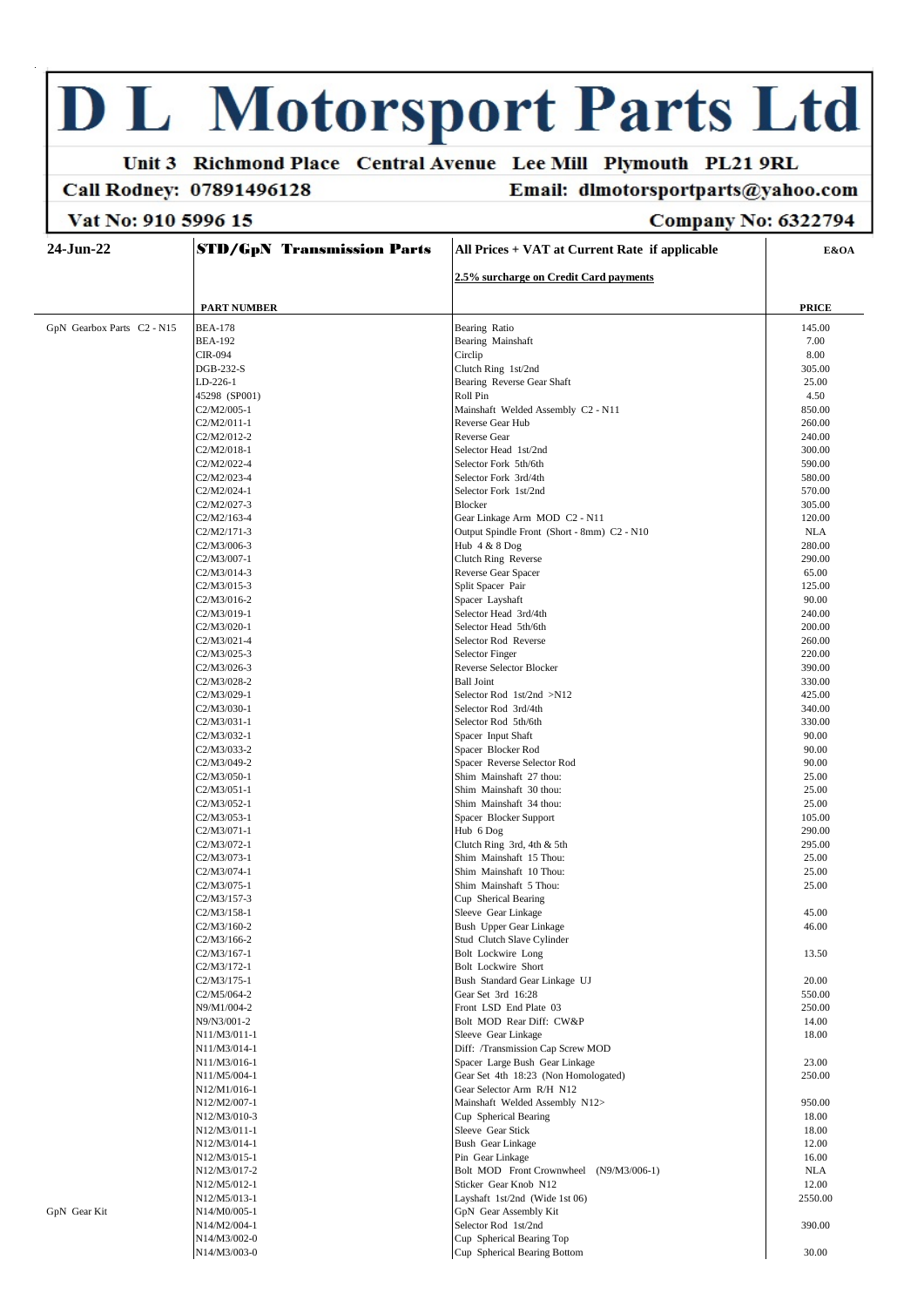|            | N14/M5/006-1 | Gear Set 4th 18:24                                          | 525.00     |
|------------|--------------|-------------------------------------------------------------|------------|
|            | N14/M5/009-1 | Gear Set 5th 25:26                                          | 595.00     |
|            | 031512000    | Snap Ring Outer Speedo Gear                                 | 0.60       |
|            | 031516000    | Snap Ring Outer                                             | 0.30       |
|            |              |                                                             |            |
|            | 051903080    | Roll Pin Reverse Gear Shaft                                 | 1.00       |
|            | 051903180    | Roll Pin Gear Linkage                                       | 0.30       |
|            | 051905320    | Roll Pin Clutch Shaft                                       | 0.60       |
|            | 11021AA010   | Plug Clutch Shaft                                           | 8.00       |
|            | 15008AA090   | Rotor Set Gearbox Oil Pump                                  | 130.00     |
|            | 24031AA441   | Wiring Harness Transmission >07                             | 26.00      |
|            |              |                                                             |            |
|            | 24031AA480   | Wiring Harness Transmission 08                              | 24.00      |
|            | 24046AA151   | Mount Transmission Harness                                  | 4.00       |
| Rear Diff: | 27011AB221   | Rear Diff: Assembly 08                                      | 1950.00    |
|            | 27043AA012   | Rear Diff: Temp: Sensor                                     | 95.00      |
|            | 27062AA000   | Bearing Drive Pinion Rear R180                              | 65.00      |
|            | 30216AA020   | <b>Cover Clutch Housing</b>                                 |            |
|            | 30400AA040   | Gearbox Clutch Housing 6MT                                  | 470.00     |
|            |              |                                                             |            |
|            | 30410AA080   | Gearbox Clutch Housing 6MT 08                               | 360.00     |
|            | 30461AA000   | Guide Clutch Release Bearing                                | 25.00      |
|            | 30495AA001   | Plate Bearing Retainer Gearbox                              | 12.00      |
|            | 30530AA050   | Clutch Release Arm 6MT                                      | 45.00      |
|            | 30531AA180   | Clutch Release Arm 5MT                                      | 25.00      |
|            | 30532AA020   | Shaft Clutch Release Arm                                    | 13.00      |
|            | 30542AA050   | Gaitor Clutch Fork 6MT                                      | 15.00      |
|            |              |                                                             |            |
|            | 30546AA060   | Clutch Return Spring                                        | 4.50       |
|            | 30548AA010   | Bracket: Clutch Return Spring                               | 2.00       |
|            | 30630AA050   | Gearbox Centre Plate Assembly 05 - 07                       | 450.00     |
|            | 30630AA060   | Gearbox Centre Plate Assembly 08>                           | 350.00     |
|            | 30660AA020   | Oil Chamber Gearbox                                         | <b>NLA</b> |
|            | 30938AA000   | Lube Pipe Gearbox                                           | 45.00      |
|            | 30938AA041   |                                                             | 52.00      |
|            |              | Oil Feed Pipe Main Case                                     |            |
|            | 31020AA040   | Gearbox Centre Plate/Case Set Assembly 01 - 07 (30630AA010) | 700.00     |
|            | 31225AA010   | Oil Pan Transmission (31225AA001)                           |            |
|            | 31271AA000   | Loom Bracket Main Case                                      | 3.00       |
|            | 31271AA011   | Loom Bracket Main Case                                      | 3.50       |
|            | 31325KA151   | <b>Bolt</b> Seal Assembly                                   | 3.00       |
|            | 31328AA081   |                                                             | 290.00     |
|            |              | Cover Gearbox Oil Pump                                      |            |
|            | 31358AA060   | Oil Pump Shaft Assembly Gearbox                             | 55.00      |
|            | 31392AA030   | Magnet Gearbox Oil Pan                                      | 5.00       |
|            | 31454AA130   | Collar 2 Pinion $L=52.2$ R180                               | 15.00      |
|            | 31454AA140   | Collar 2 Pinion L=52.4 R180                                 | 15.00      |
|            | 31454AA150   | Collar 2 Pinion $L=52.6$ R180                               | 15.00      |
|            | 31454AA160   | Collar 2 Pinion L=52.8 R180                                 | 15.00      |
|            |              |                                                             |            |
|            | 31454AA170   | Collar 2 Pinion L=53.0 R180                                 | 15.00      |
|            | 31454AA180   | Collar 2 Pinion L=53.2 R180                                 | 15.00      |
|            | 31728AA070   | Oil Pick-Up Pipe/Strainer Transmission 6MT 04 - 07          | 55.00      |
|            | 31738AA010   | Retainer Lever Spring                                       | 14.00      |
|            | 31790AA010   | Oil Spray Rail Maincase                                     |            |
|            | 32001AA340   | Transmission Gasket & Seal Set 6MT 08>                      | 85.00      |
|            |              |                                                             |            |
|            | 32005AA070   | Switch Assembly Reverse Light 01 - 07                       | 20.00      |
|            | 32005AA112   | Switch Assembly Reverse Light 08> (3005AA110)               | 20.00      |
|            | 32008AA091   | Switch Assembly Neutral 01 - 03                             | 21.00      |
|            | 32008AA160   | Switch Assembly Neutral 04 - 07                             | 21.00      |
|            | 32008AA181   | Switch Assembly Neutral 08                                  | 25.00      |
|            | 32024AA011   | Dip Stick Transmission 04 - 07                              | 14.00      |
|            |              |                                                             |            |
|            | 32034AA001   | Bracket Gearbox Stabiliser                                  | 20.00      |
|            | 32103AA012   | Gearbox Oil Drain Plug                                      | 7.00       |
|            | 32103AA080   | Gearbox Oil Drain Plug (Torex)                              | 2.50       |
|            | 32125AA012   | <b>Breather Hose Transmission</b>                           | 11.00      |
|            | 32114AA180   | Gearbox Maincase Elec: Centre Diff: 6MT 08>                 | 480.00     |
|            | 32130AA310   | Gearbox Tailhousing 6MT 02 - 05 (32130AA201)                | 250.00     |
|            | 32130AA271   | Gearbox Tailhousing 6MT 08                                  | 190.00     |
|            |              |                                                             |            |
|            | 32135AA002   | Dust Cover Oil Seal Prop                                    | 9.00       |
|            | 32145AA030   | Gasket Transfer Case Rear 5MT                               | 4.00       |
|            | 32160AA030   | Guide Oil Transfer                                          | 2.00       |
|            | 32175AA002   | Shaft Checking Reverse                                      | 12.00      |
|            | 32186AA010   | Spring Reverse Stop                                         | 1.50       |
|            | 32195AA021   | Gearbox Oil Drain Plug 14mm (32195AA020)                    | 4.00       |
|            |              |                                                             |            |
|            | 32233AA001   | Shaft Reverse Gear Assembly 6MT                             | 164.00     |
|            | 32234AA000   | Holder Reverse Idler                                        | 116.00     |
|            | 32284AA020   | Washer Idler Gear Reverse                                   | 4.00       |
|            | 32285AA080   | Collar Drive Pinnion R180                                   | 30.00      |
|            | 32295AA270   | Shim Front Diff: Pinion T:0.15                              | 1.50       |
|            | 32295AA280   | Shim Front Diff: Pinion T:0.175                             | 1.50       |
|            | 32295AA290   | Shim Front Diff: Pinion T:0.20                              | 1.50       |
|            |              |                                                             |            |
|            | 32295AA300   | Shim Front Diff: Pinion T:0.225                             | 1.50       |
|            | 32295AA310   | Shim Front Diff: Pinion T:0.25                              | 1.50       |
|            | 32295AA320   | Shim Front Diff: Pinion T:0.275                             | 1.50       |
|            | 32605AA310   | Hub & Sleeve Set 3rd/4th 6MT                                | 75.00      |
|            | 32605AA320   | Hub & Sleeve Set 5th/6th 6MT                                | 75.00      |
|            | 32605AA330   | Hub & Sleeve Set 1st/2nd 6MT                                | 80.00      |
|            |              |                                                             |            |
|            | 32613AA051   | <b>Insert Shifting Sleeve</b>                               | 1.50       |
|            | 32613AA060   | <b>Insert Shifting Sleeve</b>                               | 1.50       |
|            | 32650AA011   | Syncro Set 3rd 98                                           | 80.00      |
|            | 32650AA110   | Syncro Set 1st 6MT 01 - 05                                  |            |
|            | 32650AA120   | Syncro Set 2nd 6MT 01 - 07                                  |            |
|            |              |                                                             |            |
|            | 32650AA140   | Syncro Set 1st 6MT 06 - 07                                  |            |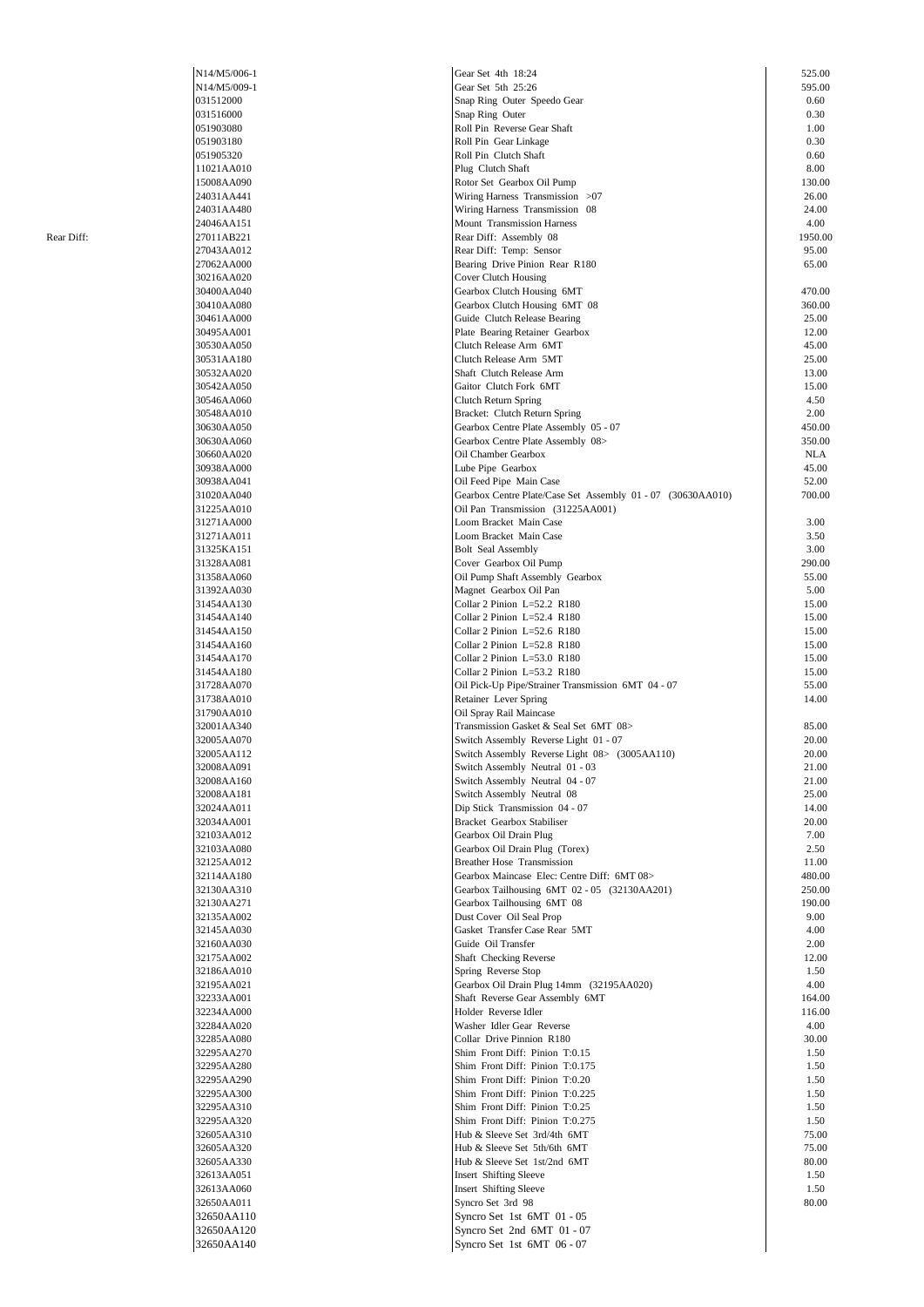| 32650AA160              |
|-------------------------|
| 32650AA170              |
| 32629AA000              |
| 32368AA002              |
| 32713AA050              |
| 32714AA360              |
| 32714AA440              |
| 32715AA050              |
| 32817AA000              |
| 32824AA020              |
|                         |
| 32831AA050              |
| 32831AA060              |
| 32856AA020              |
| 32867AA201              |
| 32892AA151              |
| 32892AA161              |
| 32896AA010              |
| 32919AA000              |
| 32941AA000              |
| 32941AA010              |
| 32946AA001              |
| 32947AA003              |
| 32961AA001              |
| 32996AA011              |
| 33110AA090              |
| 33113AA230              |
| 33113AA240              |
| 33113AA260              |
| 33113AA370              |
|                         |
| 33128AA150              |
| 33128AA310              |
| 33128AA320              |
| 33179AA030              |
| 33282AA001              |
| 350104S050              |
| 35010ZR010              |
| 35016FE000              |
| 35033FE000              |
| 35033FE010              |
| 35035KA010              |
| 35036AA010              |
| ST35036ST000            |
|                         |
| 35038AG081              |
|                         |
| 35046FE010              |
| 35060FE000              |
| 35067FE000              |
| 35211AA040              |
| 35211AA150              |
| 35211AA160              |
| 35211AA210              |
|                         |
| 35211AA220              |
| 38100AB720              |
| 38100AB681              |
| 381004S000              |
| 38104AA260              |
| 38104AA270              |
| 38104AA080              |
| 38104AA420              |
| 38104AA460              |
| 38312AA010              |
| 38312AA030              |
| 38316AA010              |
| 38316AA020              |
| 38316AA061              |
| 38316ZR000              |
| 38336AA230              |
| 38336AA240              |
| 38336AA250              |
|                         |
| 38336AA260              |
| 38336AA270              |
| 38336AA280              |
| 38336AA290              |
| 38336AA300              |
| 38336AA310              |
| 38336AA320              |
| 38336AA330              |
| 38336AA340              |
| 38336AA350              |
| 38336AA360              |
| 38336AA370              |
| 38336AA380              |
| 38336AA390              |
| 38336AA400              |
|                         |
| 38336AA410              |
| 38336AA420              |
| 383375200<br>38342AA030 |

|              | 32650AA160   | Syncro Set 3rd 6MT 08 - 13                        |                |
|--------------|--------------|---------------------------------------------------|----------------|
|              | 32650AA170   | Synco Set Reverse 6MT                             |                |
|              | 32629AA000   | <b>Baulk Ring Carbon</b>                          | 17.50          |
|              | 32368AA002   | Collar Idler Gear Reverse                         | 4.00           |
|              | 32713AA050   | Speedo Drive Gear Shaft 6MT                       | 18.00          |
|              |              |                                                   | 7.00           |
|              | 32714AA360   | Speedo Drive Gear (Grey)                          |                |
|              | 32714AA440   | Speedo Drive Gear (Yellow)                        | 7.00           |
|              | 32715AA050   | Speedo Drive Front Diff: 6MT                      | 12.00          |
|              | 32817AA000   | Lever Reverse Stop                                | 16.00          |
|              | 32824AA020   | Plunger Interlock                                 | 0.50           |
|              | 32831AA050   | Spring Detent Selector Shaft                      | 3.00           |
|              | 32831AA060   | Spring Checking Ball                              | 2.00           |
|              | 32856AA020   | Reverse Stop 05>                                  | 7.00           |
|              | 32867AA201   | Gear Selector Arm 6MT                             | 40.00          |
|              | 32892AA151   | Selector Rod Gear Lever 6MT                       | 25.00          |
|              | 32892AA161   | Selector Rod Gear Lever 6MT                       | 25.00          |
|              | 32896AA010   | Spring Reverse Stop                               | 1.50           |
|              | 32919AA000   | Plunger Detent Selector Shaft 6MT                 | 8.00           |
|              | 32941AA000   | Reverse Gear Fork >02                             | 65.00          |
|              | 32941AA010   | Reverse Gear Fork 03>                             | 60.00          |
|              | 32946AA001   | Reverse Gear Arm/Shifter                          | 35.00          |
|              | 32947AA003   | Gear Selector Shaft                               | 18.00          |
|              | 32961AA001   | Reverse Gear Selector Finger 6MT                  | 34.00          |
|              | 32996AA011   | Spring Set Selector Lever Centralisation          | 4.00           |
|              | 33110AA090   | Oil Transfer Guide Gearbox                        | 6.00           |
|              | 33113AA230   | Transfer Gear Driver 31/31 01 - 07 (EXT Spline)   | 270.00         |
|              | 33113AA240   | Transfer Gear Driver 31/31 01 - 02 (INT Spline)   | NLA            |
|              | 33113AA260   | Transfer Gear Driver 31/31 03 - 05 (INT Spline)   | 280.00         |
|              | 33113AA370   | Transfer Gear Driver 30/33 06> (EXT Spline)       | 240.00         |
|              | 33128AA150   | Transfer Gear Driven 31/31 00 - 06                | 220.00         |
|              | 33128AA310   | Transfer Gear Driven 30/33 07> (33128AA280)       | 220.00         |
|              |              |                                                   |                |
|              | 33128AA320   | Transfer Gear Driven 30/33 05 - 07 (33128AA240)   | 240.00<br>3.00 |
|              | 33179AA030   | Gasket Transfer Case End Cover 5MT                |                |
|              | 33282AA001   | Plate Oil Extension                               | 4.00           |
| Gear Linkage | 350104S050   | STI Gear Linkage >N12                             | <b>NLA</b>     |
|              | 35010ZR010   | STI Gear Linkage N14>                             | 500.00         |
|              | 35016FE000   | Rubber Boot Gear Lever 6MT 01 - 07                | 30.00          |
|              | 35033FE000   | Bracket Holder Gear Shift Lever                   | 30.00          |
|              | 35033FE010   | Bracket Gear Shift                                | 12.00          |
|              | 35035KA010   | Bush Gear Lever                                   | 3.00           |
|              | 35036AA010   | Gear Lever Mount                                  | 12.00          |
|              | ST35036ST000 | STI Gear Lever Mount H/D                          | 20.00          |
|              | 35038AG081   | Cable Plate Gear Shifter                          | 28.00          |
|              | 35046FE010   | Joint Gear Linkage CP 6MT 01>                     | 25.00          |
|              | 35060FE000   | Cable Assembly Gear Shift                         | 35.00          |
|              | 35067FE000   | R Clip Reverse Cable                              | 1.00           |
|              | 35211AA040   | Oil Guide Gearbox 01 - 07                         | 14.00          |
|              | 35211AA150   | Oil Guide Gearbox 4 Hose 08                       | 30.00          |
|              | 35211AA160   | Oil Guide Gearbox 2 Hose 08                       | 14.00          |
|              | 35211AA210   | Oil Guide Gearbox Centre Diff: Connect 08         | 6.00           |
|              | 35211AA220   | Oil Guide Transfer Gear 08                        | 6.00           |
|              |              |                                                   | 450.00         |
|              | 38100AB720   | Crown Wheel & Pinion Front 3.900 6MT (38100AA861) |                |
|              | 38100AB681   | Crown Wheel & Pinion Front 4.444 5MT (38100AA750) | 380.00         |
|              | 381004S000   | Crown Wheel & Pinion Front 4.444 6MT              | NLA            |
|              | 38104AA260   | Crown Wheel & Pinion Rear $3.900$ R180 $>05$      | 490.00         |
|              | 38104AA270   | Crown Wheel & Pinion Rear 3.545 R180 06>          | 450.00         |
|              | 38104AA080   | Crown Wheel & Pinion Rear 4.444 R180              | 450.00         |
|              | 38104AA420   | Crown Wheel & Pinion Rear 3.900 R160 (38104AA010) |                |
|              | 38104AA460   | Crown Wheel & Pinion Rear 4.444 R160 (38104AA030) |                |
|              | 38312AA010   | Rear Diff: Casing R160                            |                |
|              | 38312AA030   | Rear Diff: Casing R180                            | 190.00         |
|              | 38316AA010   | Rear Diff: Case Cover R160                        | 55.00          |
|              | 38316AA020   | Rear Diff: Case Cover R180                        |                |
|              | 38316AA061   | Rear Diff: Case Cover 08>                         | 50.00          |
|              | 38316ZR000   | STI Rear Diff: Case Cover Kit                     | NLA            |
|              | 38336AA230   | Spacer 2 Pinion 3.09T R180                        |                |
|              | 38336AA240   | Spacer 2 Pinion 3.12T R180                        |                |
|              | 38336AA250   | Spacer 2 Pinion 3.15T R180                        |                |
|              | 38336AA260   | Spacer 2 Pinion 3.18T R180                        |                |
|              | 38336AA270   | Spacer 2 Pinion 3.21T R180                        |                |
|              | 38336AA280   | Spacer 2 Pinion 3.24T R180                        |                |
|              | 38336AA290   | Spacer 2 Pinion 3.27T R180                        |                |
|              | 38336AA300   | Spacer 2 Pinion 3.30T R180                        |                |
|              | 38336AA310   | Spacer 2 Pinion 3.33T R180                        |                |
|              | 38336AA320   | Spacer 2 Pinion 3.36T R180                        |                |
|              | 38336AA330   | Spacer 2 Pinion 3.39T R180                        |                |
|              |              |                                                   |                |
|              | 38336AA340   | Spacer 2 Pinion 3.42T R180                        |                |
|              | 38336AA350   | Spacer 2 Pinion 3.45T R180                        |                |
|              | 38336AA360   | Spacer 2 Pinion 3.48T R180                        |                |
|              | 38336AA370   | Spacer 2 Pinion 3.51T R180                        |                |
|              | 38336AA380   | Spacer 2 Pinion 3.54T R180                        |                |
|              | 38336AA390   | Spacer 2 Pinion 3.57T R180                        |                |
|              | 38336AA400   | Spacer 2 Pinion 3.60T R180                        |                |
|              | 38336AA410   | Spacer 2 Pinion 3.63T R180                        |                |
|              | 38336AA420   | Spacer 2 Pinion 3.66T R180                        |                |
|              | 383375200    | Plug Oil Drain Rear Diff:                         | 3.00           |
|              | 38342AA030   | Side Plate Front Diff: R/H 30mm Seal (Small)      | 30.00          |
|              |              |                                                   |                |